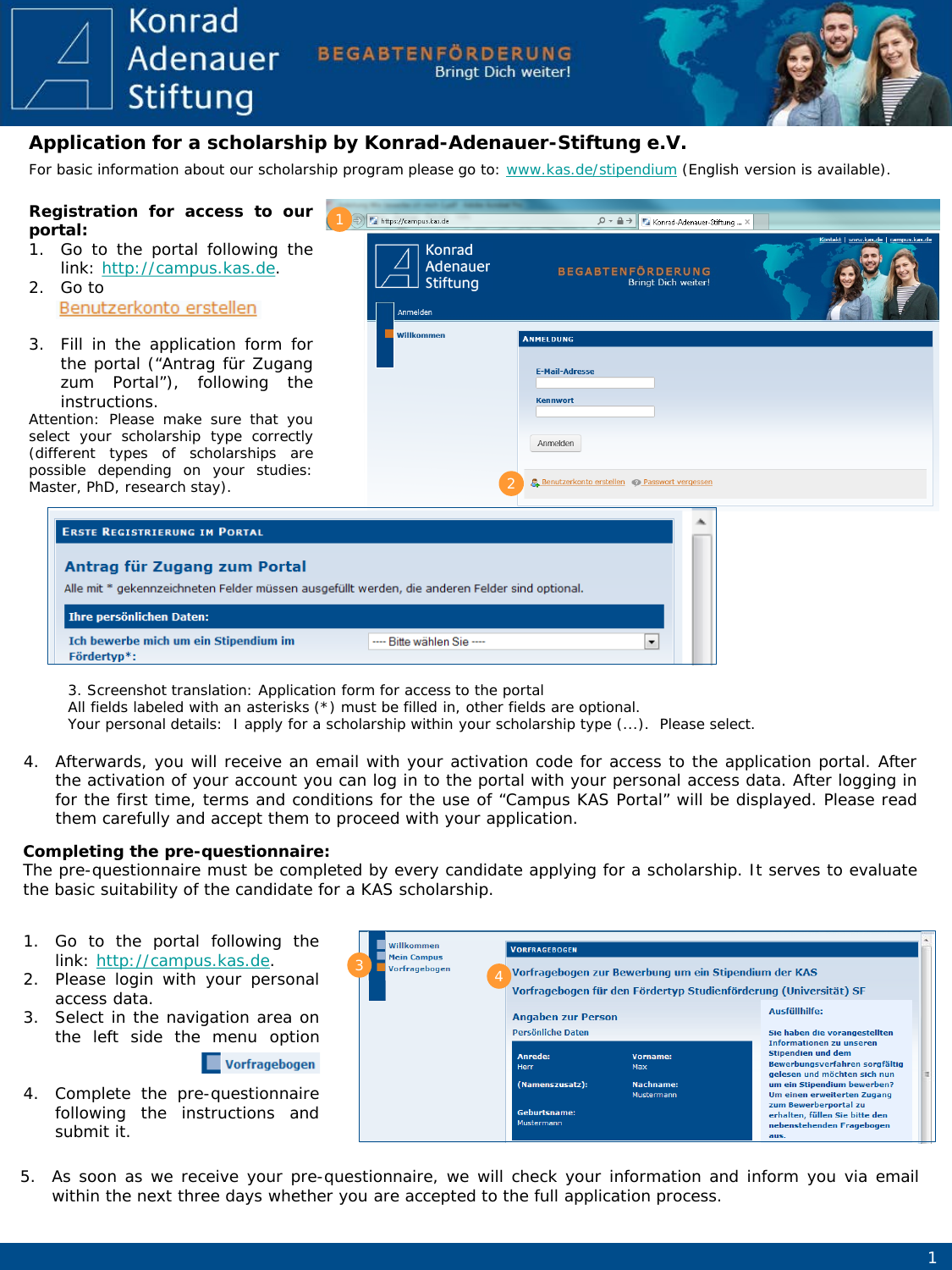

**BEGABTENFÖRDERUNG Bringt Dich weiter!** 



## **KAS Campus:**

**Exas campus** If admitted to the full application process, you will have access to the following areas of KAS Campus:

Anträge Application Forms: Here you can find different application forms, depending on your study/scholarship type.

Forum On this page you will find a forum, where you can exchange opinions and ask questions, for example about job possibilities or place flat/housing requests and much more. If you are interested in a certain sub-forum, you can subscribe to it and receive updates..

Wiki Wiki provides you with a useful reference work of the "Begabtenförderung" (a special program supporting gifted students). Explanations, Notices and links to all relevant keywords concerning your application and your scholarship can be found here.

# **Application for a Scholarship:**

To be considered for the full application process for a scholarship, please complete your application **before** the application deadline. Apart from completing the online-questionnaire, a timely upload of different documents is important (e.g. your photo, curriculum vitae and required certificates as pdf-files).

- 1. Please select in the navigation area the menu option  $\Box$  KAS Campus and the submenu "Anträge" **Anträge** (applications)
- 2. Read carefully the procurement directives of your selected scholarship type.
- 3. Click on the symbol  $\overrightarrow{P}$  or follow the link to the application for the scholarship of your choice.
- 4. Fill in the application form following instructions. Interim saving of your application is possible at any time a the application form can edited/revised later.
- 5. All intermediately saved application forms can be found in the navigat area under the menu option  $\Box$  Mein Campus and the subme **Meine Anträge** (my application forms).

Click on the symbol  $\triangleright$  to edit/revise your application form. All of your previously sent application forms are listed here as well.

| Willkommen        |                                           | <b>MERKBLÄTTER</b>                                                 |                                                                                                                                                                                                                                                                                                                                                                                                                                                                                                                       |
|-------------------|-------------------------------------------|--------------------------------------------------------------------|-----------------------------------------------------------------------------------------------------------------------------------------------------------------------------------------------------------------------------------------------------------------------------------------------------------------------------------------------------------------------------------------------------------------------------------------------------------------------------------------------------------------------|
| <b>KAS Campus</b> | <b>Mein Campus</b>                        |                                                                    |                                                                                                                                                                                                                                                                                                                                                                                                                                                                                                                       |
|                   |                                           | Hochschulgutachten                                                 |                                                                                                                                                                                                                                                                                                                                                                                                                                                                                                                       |
|                   | Veranstaltungen<br>Anträge                | Studieren und Promovieren mit Kind                                 |                                                                                                                                                                                                                                                                                                                                                                                                                                                                                                                       |
|                   | <b>Forum</b>                              | Vergaberichtlinien                                                 |                                                                                                                                                                                                                                                                                                                                                                                                                                                                                                                       |
| Wiki              |                                           |                                                                    |                                                                                                                                                                                                                                                                                                                                                                                                                                                                                                                       |
|                   | 3                                         | <b>ANTRÄGE</b><br>Bewerbung um ein Stipendium im Fördertyp SF      | Kategorie auswählen Alle<br>÷<br>Der Antrag für die Bewerbung um ein Stipendium im Fördertyp Deutsche Studienförderung                                                                                                                                                                                                                                                                                                                                                                                                |
| the<br>วur<br>and | I ebenslauf*                              | "Studienfachwechsel" bzw. "Studienortwechsel".                     | Sie können uns im laufenden Auswahlverfahren jederzeit weitere Unterlagen/Dokumente zur Bewerbung<br>nachreichen. Nutzen Sie dazu bitte das Formular "Zusätzliche Dokumente hinzufügen" im Antragsbereich.<br>Änderungen zu Ihren persönlichen Angaben, zur Anschrift und den Kommunikationsdaten können Sie uns<br>über das Formular "Formular zur Stammdatenänderung" mitteilen. Wenn Sie sich für ein anderes<br>Studienfach oder eine andere Hochschule entscheiden, informieren Sie uns bitte mit den Formularen |
| be                | Bewerbungsfoto*                           |                                                                    | Durchsuchen<br>Keine Datei ausgewählt.<br>Durchsuchen<br>Keine Datei ausgewählt.                                                                                                                                                                                                                                                                                                                                                                                                                                      |
| ion               | Hochschulzugangsberechtigung*             |                                                                    | Durchsuchen<br>Keine Datei ausgewählt.                                                                                                                                                                                                                                                                                                                                                                                                                                                                                |
| ion<br>ion        | Zusätzliche Dokumente                     |                                                                    |                                                                                                                                                                                                                                                                                                                                                                                                                                                                                                                       |
| ∍nu               | Bitte wählen Sie                          | $\overline{\phantom{a}}$                                           |                                                                                                                                                                                                                                                                                                                                                                                                                                                                                                                       |
| ıs).              |                                           | 4                                                                  | Zwischenspeichem<br>Antrag stellen<br>Zurück<br>Verwerfen                                                                                                                                                                                                                                                                                                                                                                                                                                                             |
|                   | Willkommen<br><b>Mein Campus</b>          | <b>MEINE ANTRÄGE</b>                                               |                                                                                                                                                                                                                                                                                                                                                                                                                                                                                                                       |
|                   | <b>Meine News</b><br><b>Meine Anträge</b> | Um einen neuen Antrag zu stellen, gehen Sie in den Antragsbereich. | In der folgenden Liste finden Sie ihre momentan bearbeiteten und gestellten Anträge.                                                                                                                                                                                                                                                                                                                                                                                                                                  |
|                   | <b>Meine</b><br>Veranctaltungen           | Antean                                                             | Status                                                                                                                                                                                                                                                                                                                                                                                                                                                                                                                |

<u>ung um ein Stipendium im Fördertyp SF</u>

6. As soon as we receive your completed online application form (incl. letter of recommendation and other required information), we will examine it carefully and inform you about the result by email or Post.

Mein Profil

**KAS Campus** 

in Bearbeitung